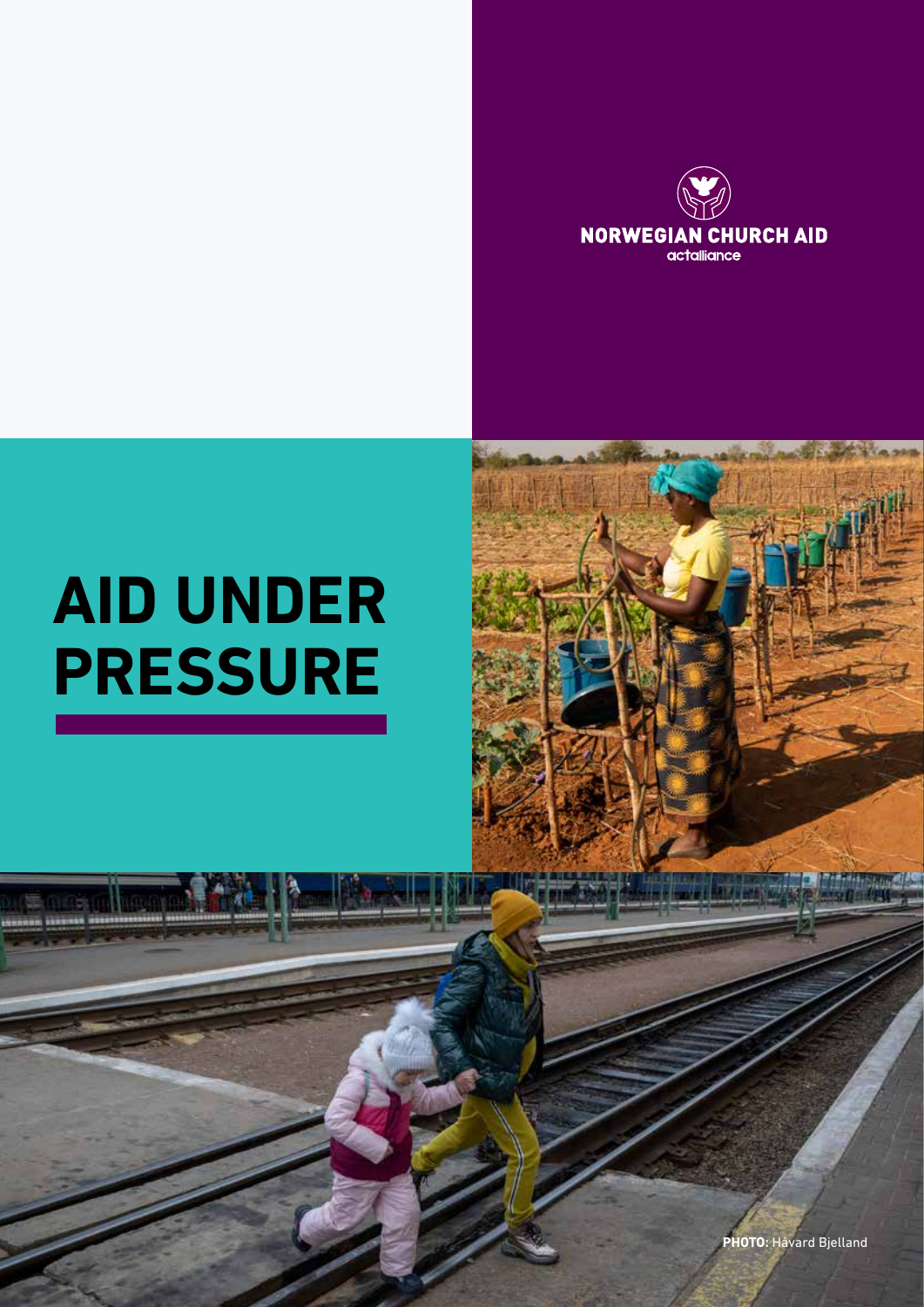#### **This report has been written by Norwegian Church Aid's Section for Politics and Society.**

| <b>Editor-in-chief:</b>     | Lisa Sivertsen                                                                                         |
|-----------------------------|--------------------------------------------------------------------------------------------------------|
| <b>Year of publication:</b> | 2022 (March)                                                                                           |
| <b>Photo:</b>               | Håvard Bjelland, Norwegian Church Aid.                                                                 |
| Front page:                 | Refugees at the train station in Chop, Ukraine,<br>March 2022. Irrigation at a smallholding in Malawi. |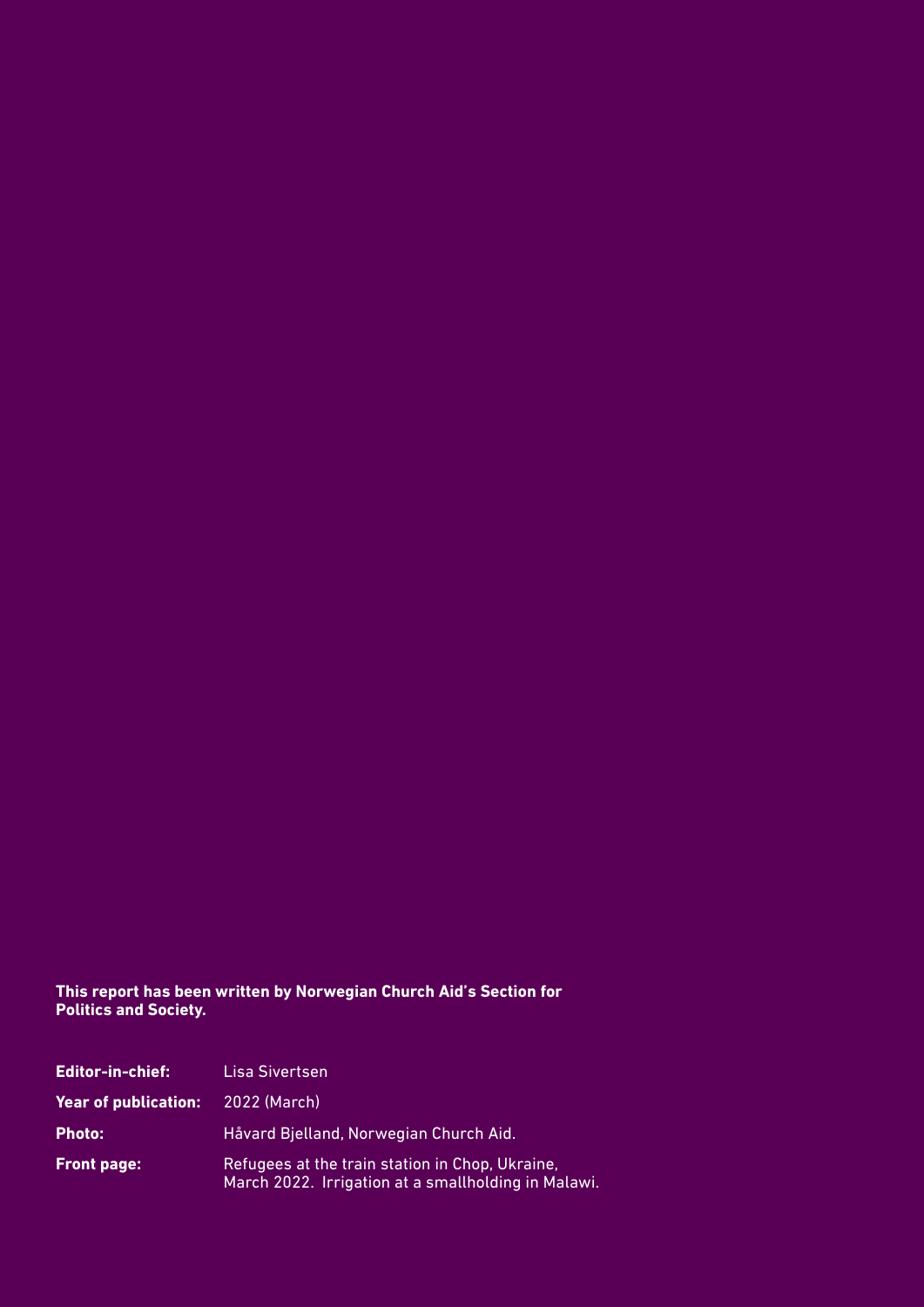## **CONTENTS:**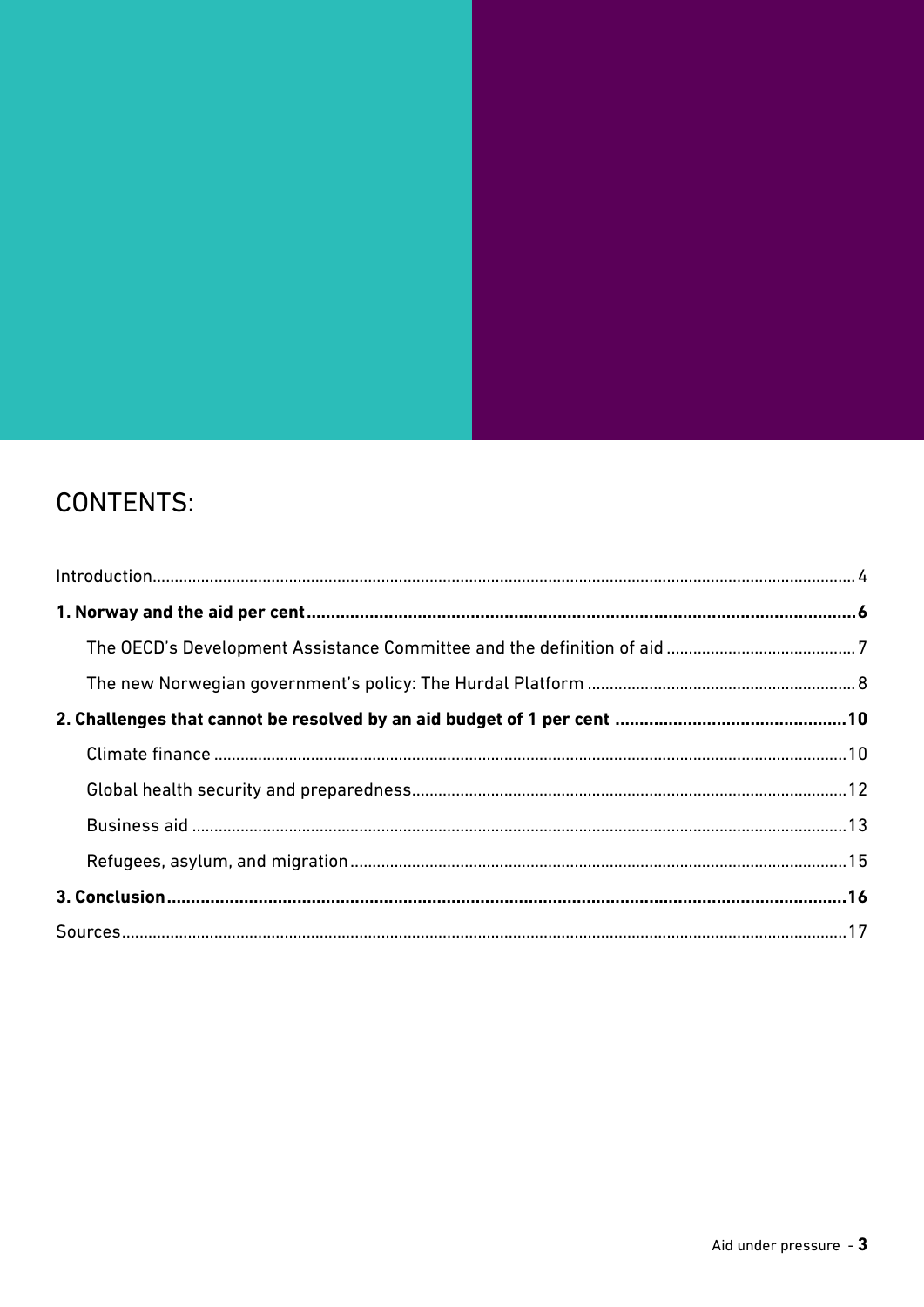

## **Introduction**

Aid cannot solve all of our global challenges, nor all the world's poverty problems. Nevertheless, aid is of vital importance to the vulnerable people who receive it in the form of long-term initiatives and emergency

assistance. This report focuses on highlighting two perspectives: Firstly, the main purpose of aid must be to combat poverty, with priority for the most vulnerable groups as the focus. Secondly, aid cannot be a funding mechanism for resolving global problems that rich countries do not wish to tackle using other budgets, for example the climate crisis.

#### These are troubled times. We are

seeing negative developments in several areas. The pandemic, increasing levels of conflict, and the climate and environmental crisis have pushed even more people into poverty and more and more people are experiencing food scarcity, living as refugees, and need for humanitarian aid.

It is precisely for this reason that Norwegian Church Aid believes that aid needs to be prioritised and targeted at combating poverty. The world will never meet the SDGs and the Paris Agreement goals by

taking money away from poverty reduction to spend on climate finance and other global common goods.

It is also deeply unethical to use aid funds exclusively to resolve issues that rich countries themselves are responsible for creating, such as the climate and environmental crisis. We cannot pollute and contaminate the world and then

expect the poorest countries in the world to pay the lion's share of the bill. Today, 84 per cent of global climate finance is derived from aid budgets. We need to fix this paradox. Poor countries cannot be expected to pay for a crisis created by rich countries; a crisis which harms the poorest countries the

**The main purpose of aid must be to combat poverty, with priority for the most vulnerable groups as the focus.**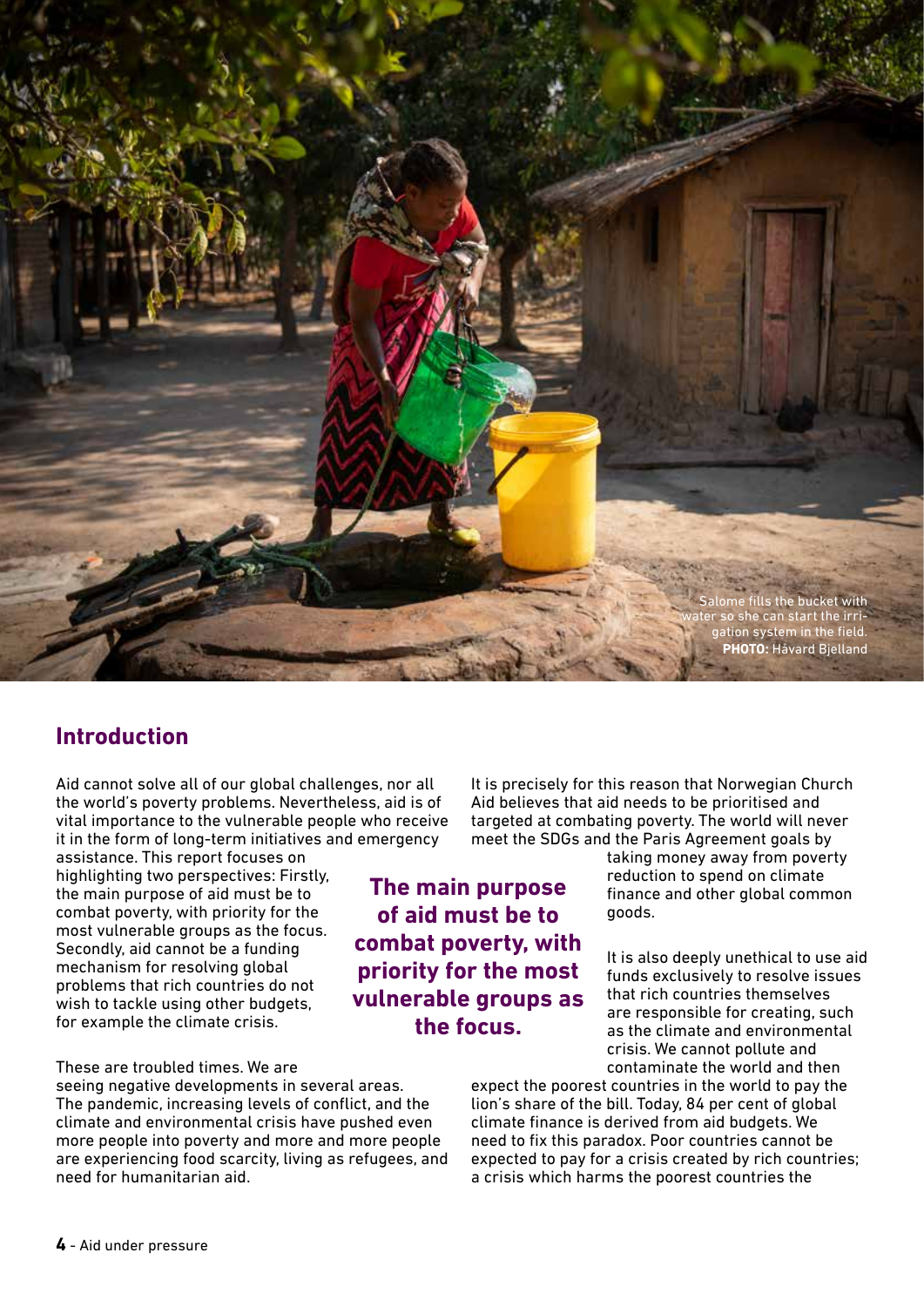most. Nor can we ask countries that hardly received any vaccines to pay for the jabs that we ordered for ourselves. Business aid should not subsidise our domestic businesses without reassurance that jobs will be created in poor, southern countries, or that the initiative has a real development impact on people living in poverty. As we tackle the new influx of refugees from Ukraine, Norway may once again emerge as the number one recipient of Norwegian aid funds, as was the case in 2015 and 2016.

A lot has been done in the last decade to make aid more effective and measurable. We are now seriously concerned that the aid is being spread across more and more targets. The negative consequences of this are numerous. The aid budget cannot resolve all of the problems that it is now being used to target. The aid becomes stretched too thin and potentially less effective when more and more targets are added. At present, Norway is pursuing a policy that results in the erosion of its foreign aid. This could be seen as a legitimisation, and other countries could follow suit.

The current Norwegian government's political

manifesto states that 1 per cent of gross domestic product (GDP) should be spent on "international efforts aimed at achieving the UN's goals for social, economic, and environmental development". This wording could result in the erosion of Norwegian aid and weaken Norwegian efforts to combat poverty and inequality.

In a situation where the current Norwegian aid budget is insufficient, Norwegian Church Aid believes that we need to rethink how we are going to fund the major global initiatives that the world needs. We especially recommend a debate on climate finance, the need for which will increase dramatically in the coming years and where it is already clear that the aid budget will not be capable of resolving the challenges that we currently face.

Norwegian Church Aid calls on all Norwegian politicians to protect development aid from erosion, to prioritise the combating of poverty, and to ensure that new funding mechanisms are established for global common goods such as climate finance.

### **Norwegian Church Aid therefore asks that the Norwegian government:**

**1. Confirm that the reduction of poverty remains the main aim of Norwegian development aid.** 

The government ought to prevent aid funds being governed by self-interest, limit the share spent on global common goods, and ensure the greatest possible documented effect when it comes to reducing poverty.

#### **2. Not use the aid budget to fix problems that Norway itself has contributed to creating.**

Poor countries are the ones who feel the impact of the climate crisis more sharply, despite the fact that it has primarily been brought about by developed countries. This represents a further burden on poor countries that are already facing a number of other challenges. Rich countries need to cover their share of the costs, but they should generally do so in addition to, and not at the expense of, aid aimed at combating poverty.

**3. Fund global common goods that are not aid using other funding mechanisms.**

The more areas that a limited aid should target, the more unfair the policy becomes. The Norwegian aid budget is far from sufficient in order to provide Norway's answer to all of the global challenges we currently face.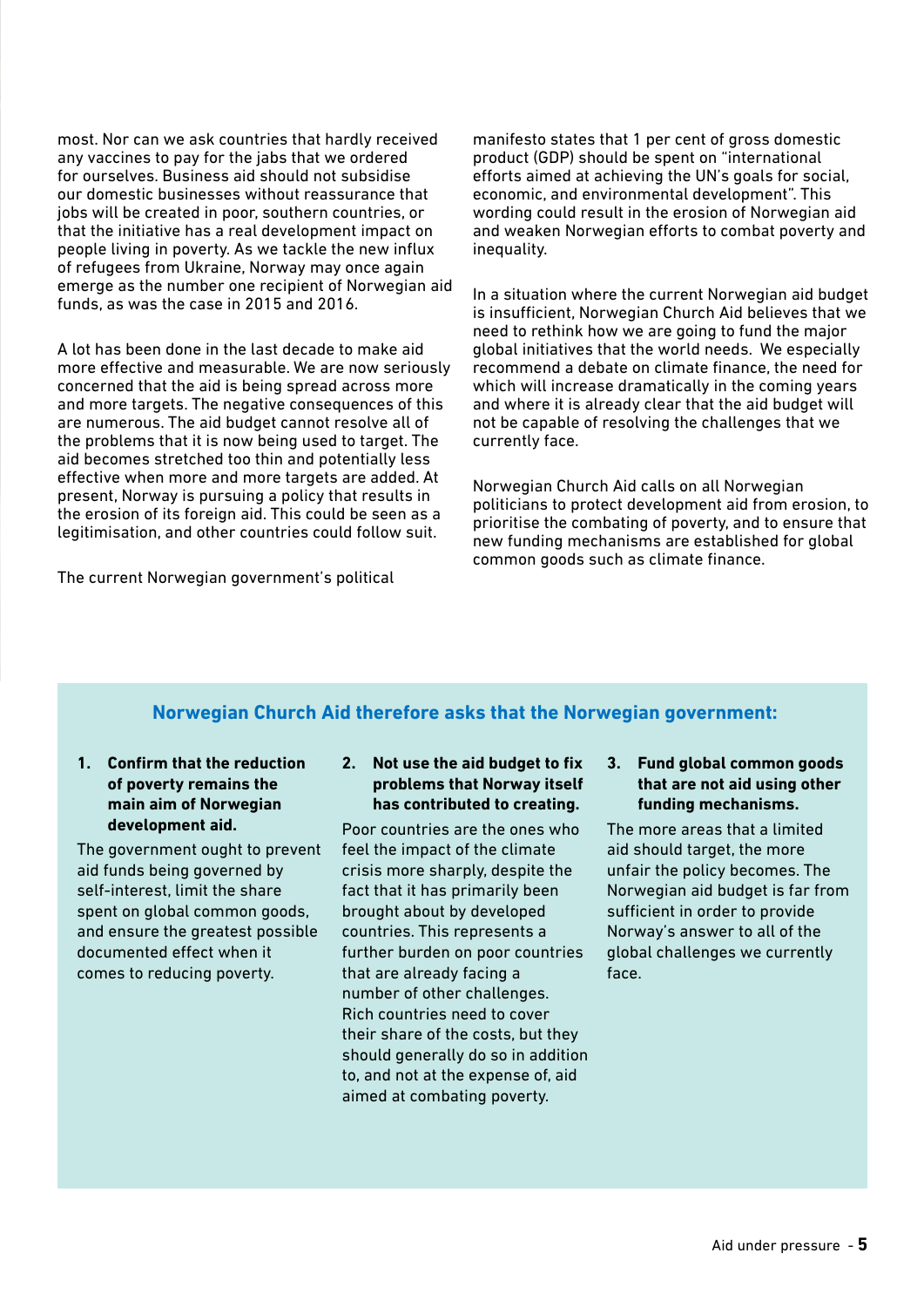

## **1. Norway and the aid per cent**

There has been solid popular support for Norwegian aid for many years. Nine out of ten Norwegian support the country's development aid programme, according to Statistics Norway's most recent survey (Statistics Norway, 2021). There is a consensus that Norway should allocate 1 per cent of its GDP to aid. In 2016, the Norwegian parliament (Stortinget) adopted a resolution which stated that "Stortinget asks the government to allocate 1 per cent of GDP to aid in its annual budget". This showed that there is broad cross-party support for the so-called aid per cent from a varied coalition of parties.

Høyre and Fremskrittspartiet have argued for aid cuts. However, the aid per cent was maintained under all of the various Erna Solberg governments in the period 2013 to 2021. The high level of Norwegian aid helps promote the idea of Norway as a "powerful" country or, to use another popular expression, a "humanitarian superpower".

The aid per cent reflects aid as a share of GDP. Within international cooperation, there is a long tradition of using percentages to measure aid expectations. In 1970, the UN General Assembly established a goal of states allocating a minimum of 0.7 per cent of GDP to

official development aid.

Norway exceeded this goal as early as 1976. Over the past ten years, Norway has allocated roughly 1 per cent of GDP to aid. In 2020, Norwegian aid stood at 1.11 per cent of GDP, with Norway one of six countries in the world to exceed the minimum established by the UN, the others being Sweden, Denmark, Luxembourg, the United Kingdom, and Germany. Since then, the United Kingdom has cut its aid budget, causing the country to drop in the world aid rankings. In 2020, Sweden ranked first with an aid allocation of 1.14 per cent of GDP. In 2020, Official Development Assistance (hereinafter ODA) was approximately 161.2 billion USD, making it a record year according to the OECD (OECD, 2021). In terms of absolute numbers, the US is the number one donor in the world, with Norway ranking tenth. Germany, the EU, the United Kingdom, Japan, France, Sweden, the Netherlands, and Canada all rank above Norway when it comes to absolute aid contributions.

However, Norway maintains its aim of allocating at least 1 per cent of GDP to aid, while the world average is about 0.3%. Viewed from this perspective, Norway is a world leader. It is not a given that all forms of aid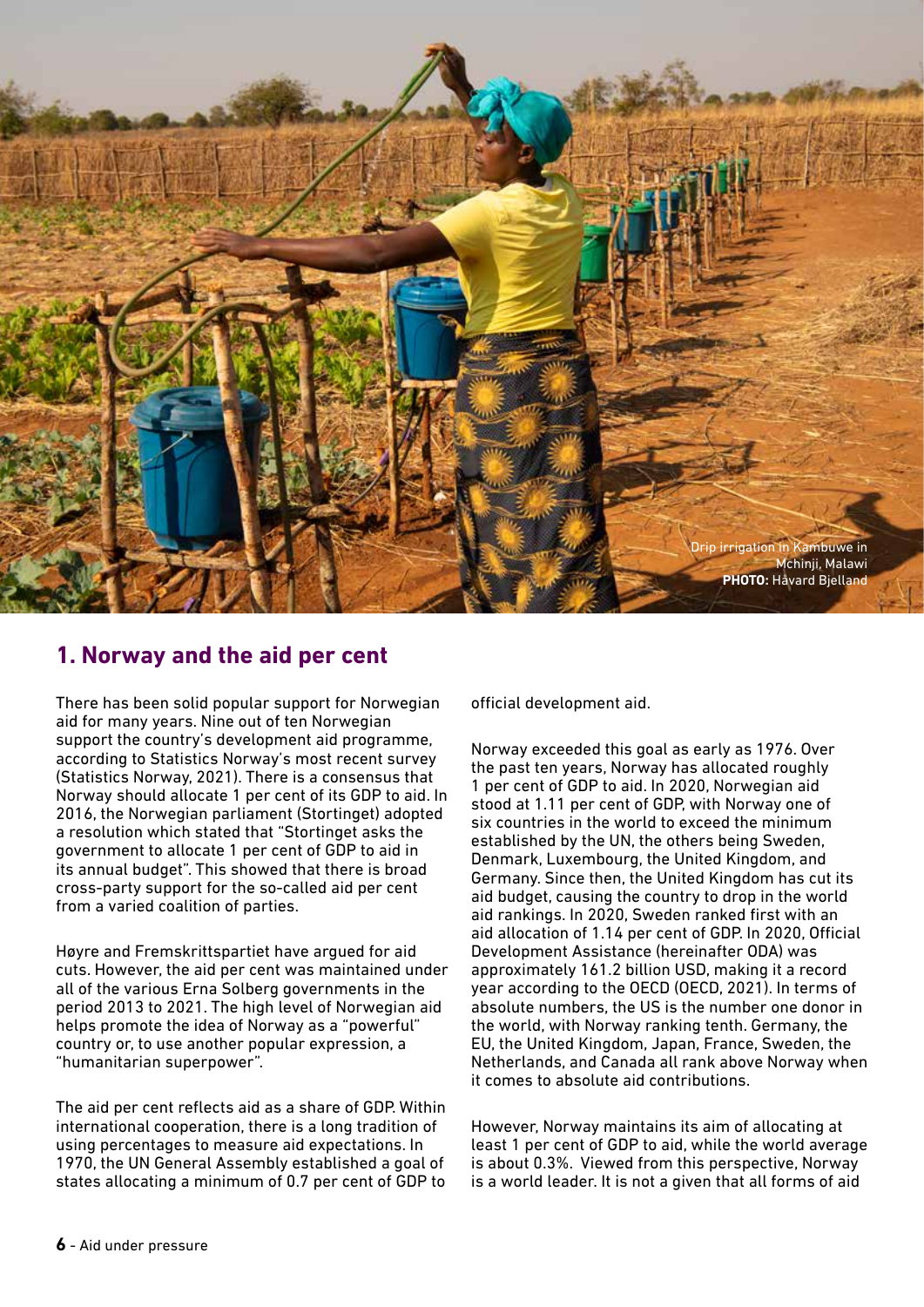contribute to the original aim, i.e., to reduce poverty and inequality. In a recent report, Norad writes that, in the period 2015–2020, "global common goods" accounted for about 20 per cent of Norwegian aid, peaking at 25 per cent in 2019. Global common goods are initiatives that benefit us all, where no one is excluded from enjoying the associated benefits. Even if some receive more of a common good, this will not be at the expense of others. Examples of global common goods include clean seas, pandemic preparedness, a stable climate, natural diversity, and peace and security.

It is easy to be a freeloader; as long as some ensure these global common goods, we will all benefit. If nobody does anything, we all lose. Many might say that aid funding should be used to pay for common goods, and the impression we are given is that everyone wins. The challenge lies in the fact that the global challenges are massive, and we still need targeted aid to help more people escape extreme poverty. The aid can end up increasingly being used for purposes that benefit certain people. The ones who lose out when that happens are the world's poor.

This is why we want to take a closer look at how the content of the aid is defined. We do this in collaboration with other countries and within the Organisation for Economic Co-operation and Development (OECD).

| Year | <b>Billion NOK</b> | Development aid as a<br>percentage of GDP |
|------|--------------------|-------------------------------------------|
| 2013 | 32.8               | 1.07                                      |
| 2014 | 32.1               | 0.99                                      |
| 2015 | 34.5               | 1.05                                      |
| 2016 | 36.8               | 1.12                                      |
| 2017 | 34,1               | 0.99                                      |
| 2018 | 34.6               | 0.94                                      |
| 2019 | 37.8               | 1.02                                      |
| 2020 | 39.5               | 1.11                                      |

#### **Norwegian Development Aid 2013**–**2020**

Source: Norad

#### **The OECD's Development Assistance Committee and the definition of aid**

Norwegian aid statistics follows standards established by the OECD's Development Assistance Committee, or DAC. Norway traditionally follows the OECD's guidelines.

The OECD was established in 1961 and is an intergovernmental organisation with 38 members. Once of the OECD's core tasks is to establish standards for financial, technical, and academic concepts that can facilitate comparisons between countries. Its work in this field is highly regarded. The OECD was behind the development of a universal understanding of the concept of gross domestic product. When it comes to aid, the DAC has developed a shared understanding of key concepts and of what should be measured to ensure that aid can be compared and coordinated. This is done through extensive consultation with member states to ensure solid anchoring. The standards make it possible to develop overviews and statistics that can be compared, and the OECD has thus contributed to the development of standards that make it possible to grasp the scope of aid.

The DAC has not drawn up any overarching guidelines for when the funding of global common goods can be reported as development co-operation and charged to the aid budget. The DAC deals with this issue on a case-by-case basis.

Consultations are therefore ongoing in a range of working groups where Norway participates. This also means that the definition of aid is changing and affected by state influence. There are consultations involving civil society, and contradictions arise as a result of this work too. At present, there are major discussions under way in several working groups and in the dialogue with civil society, on standards for what should be defined as climate aid, on how to record donated vaccine doses as aid, on the costs associated with migration, and on the role of the private sector.

The OECD defines ODA as funding streams to countries and areas on the DAC's list of recipient countries, or to multilateral institutions, given by governmental bodies and that a) aim to promote economic development and welfare in developing countries, and b) are given in the form of allocations. This means that ODA allocations are concessional, primarily given as allocations and transferred to a group of poor countries defined based on the level of their national income. The main aim is to promote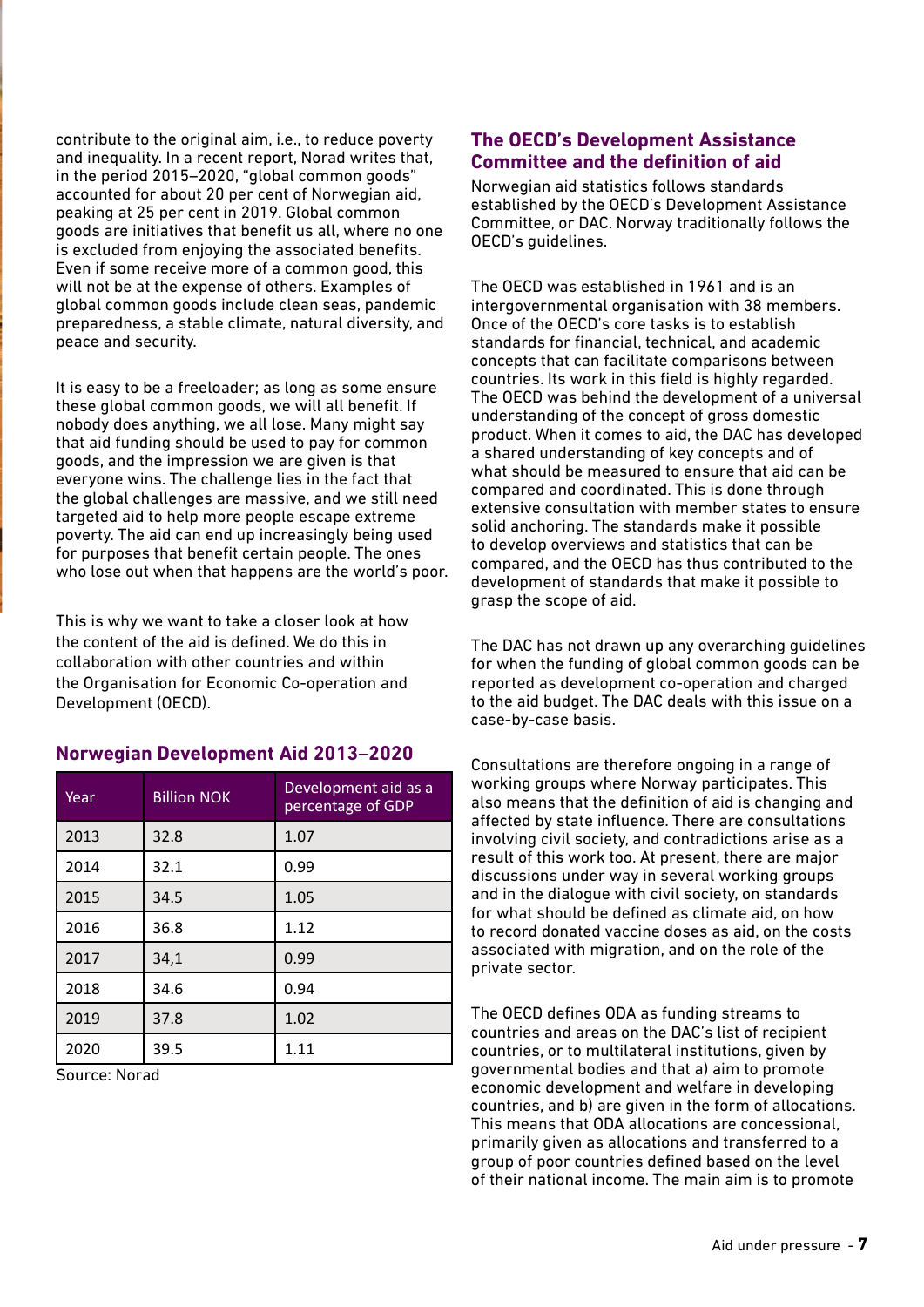

Norway was the 10th largest donor in 2020. Six countries gave at least 0.7% of GNI in development assistance, these are marked in green.

economic development and welfare.

The DAC discusses the criteria for what should be considered ODA and what countries are defined as approved recipients.

When it comes to costs associated with refugees, most can be defined as ODA in the first year. Expenses associated with the development of vaccines against COVID-19 cannot be counted as ODA unless they are developed specifically for poor countries. Surplus vaccine doses from rich countries sent to poor countries may be approved. As regards climate, the DAC has decided that if, for example, measures aimed exclusively at reducing greenhouse gas emissions in poor countries are to count as

ODA there must also be a national development component. The guidelines are nevertheless not legally binding for members, meaning that failure to comply with the agreed rules does not necessarily have any major consequences.

#### **The new Norwegian government's policy: The Hurdal Platform**

The Støre government has confirmed its support for allocating at least 1 per cent of GDP to development co-operation, but has also created uncertainty with regard to the limitations to the aid. The Hurdal Declaration states that Norwegian development cooperation should be dedicated to "international efforts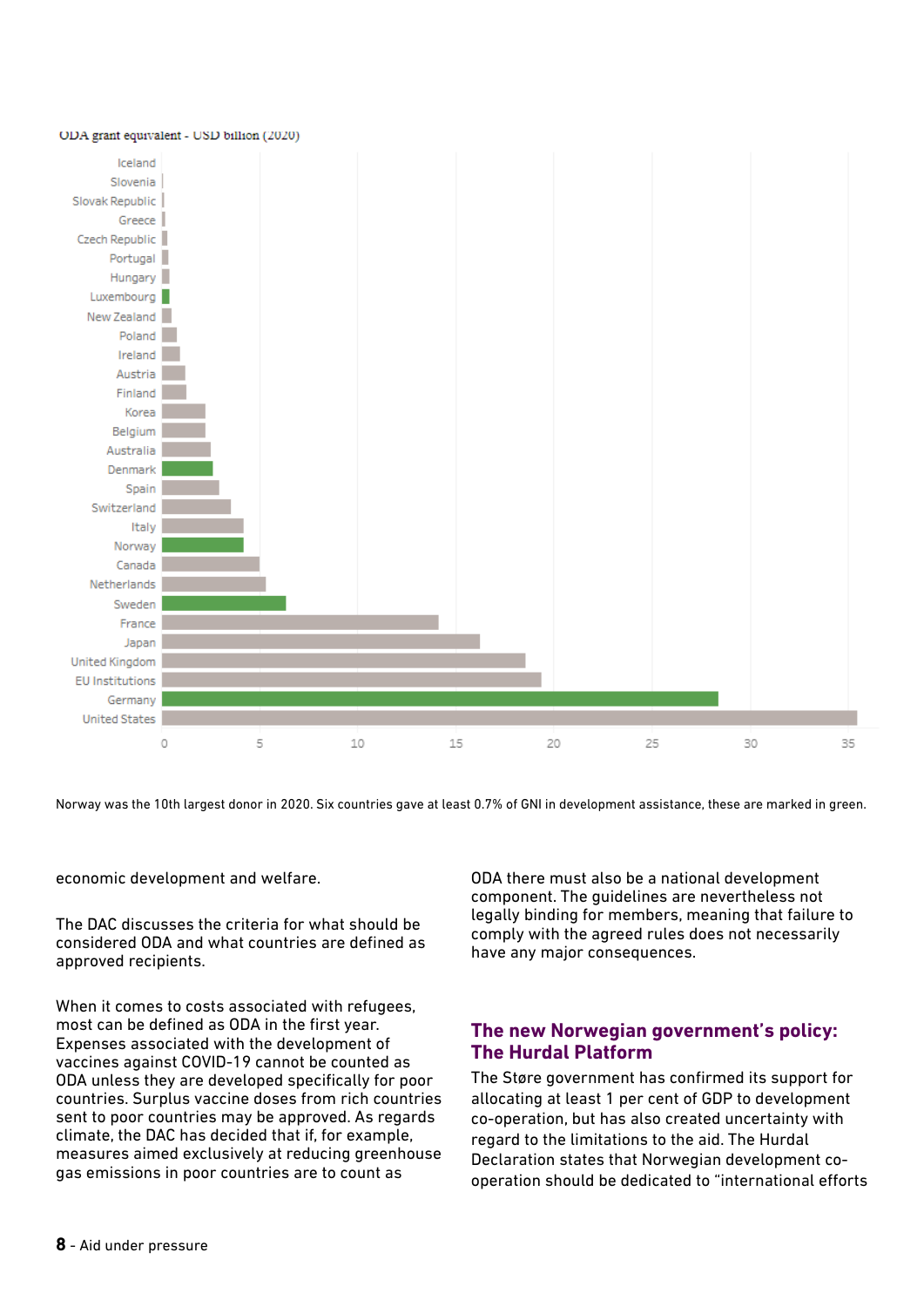aimed at meeting the UN's goals relating to economic and environmental sustainability". This might seem sensible, but in fact it represents a significant change. It concerns us that combating poverty does not feature more strongly in the declaration.

Together with a number of other Norwegian aid and environmental organisations, we expressed concern at the erosion of Norwegian aid and weakened Norwegian efforts to target global poverty in an open letter to the government (1 November 2021). The organisations wrote that "...we are seriously concerned about the many crises that are currently affecting the world, and we work every day to identify the initiatives and focus areas that have the greatest potential impact. We do not want aid funds to be used for good causes that ought to be financed by other budge items..."

The question of how Norway is to fund its climate obligations is particularly concerning, seeing as there is no clear plan for climate finance outside of the aid budget. It is also concerning with regard to selfinterests within global health, business aid, and aid for refugee costs in Norway, the funding for which could naturally be drawn from other budgets.

The letter from the organisations was sent once Minister of International Development Tvinnereim had elaborated on her policy in a written response (29 September 2021) to a question from member of parliament Dag-Inge Ulstein. In it she wrote: "if we are to, at all times, have the most effective tools at our disposal for our international efforts to contribute to the sustainable development goals, we may at times have to consider funding that goes beyond the OECD's regulations for public development aid. This could include funding measures for global common goods such as the climate, and measures to prevent and manage crises if we believe that doing so will be vital to economic growth and prosperity in developing countries."

In her response to the organisations (13 December 2021), Tvinnerheim writes: "we need a strong effort and an innovative approach to both tools and funding forms in order to reach the SDGs," and "we need to be strategic when it comes to selecting focus areas and priorities, and we need to spend the money where it can be most useful for the world's poor." She also

emphasises that climate initiatives are another way of combating poverty.

A major conflict is brewing between rich and poor countries. Rich countries are responsible for creating the climate crisis which hits poor countries hardest in the form of droughts, flooding, and natural disasters. Despite this, aid budgets are the source of around 84% of the rich countries' climate finance (Richie and Kenny, 2021). This places an additional burden on poor people who are least to blame for the climate crisis. We fear there will be more of this to come in the future.

Below we will look at four areas where the fight for aid funding plays out, and where the challenges that we face far exceed what aid partnerships were originally established to resolve, or what the Norwegian aid budget of NOK 40 billion can realistically be expected to cover. We will look at international climate initiatives, global health challenges, business aid, and costs associated with refugee crises.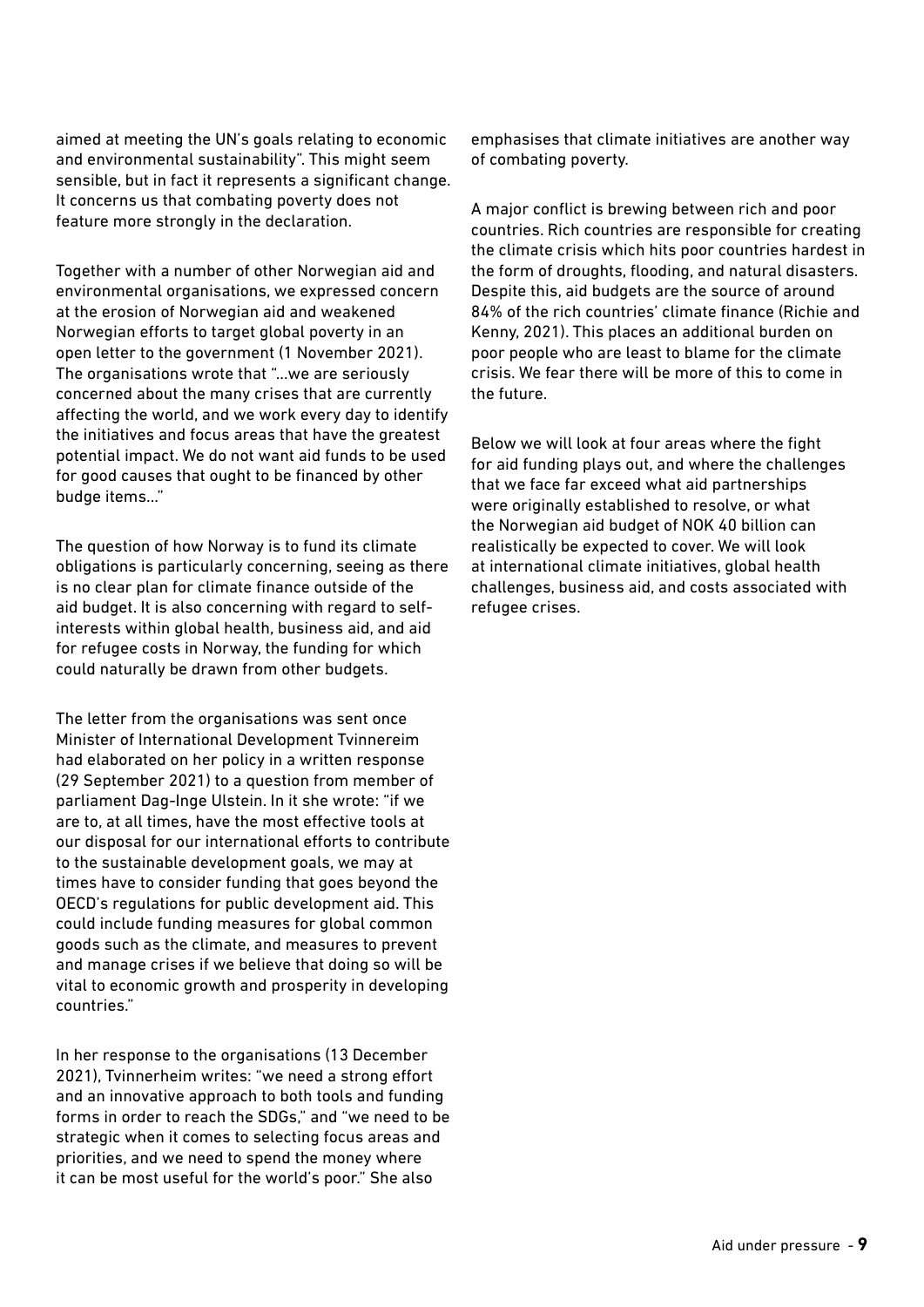

## **2. Challenges that cannot be resolved by an aid budget of 1 per cent**

In 2020, global development aid increased by 5.4 billion USD to reach a total of 161 billion USD. This represents an increase of 3.5 per cent. However, aid for the poorest countries grew by just 1.8 per cent according to Development Initiatives (2021).

If we fund climate change adaptations using money that would otherwise have been spent on health, education, food, equality, and democracy in poor countries in the south, these poor countries end up paying double. That is tantamount to having the poorest countries foot the bill for new initiatives, which is unfair seeing as these countries are responsible for so small a share of global climate emissions.

We also want to warn against aid being shifted in the direction of self-interest, whether that be the economic interests of Norwegian business, migration policy concerns, or national safety concerns.

Aid is not a good tool for funding global common

goods. A staggering 20 per cent of Norwegian aid is now being spent on global common goods according to a report by Norad (Norad, 2021). We recommend that aid be used to target poverty reduction and the mitigation of inequality, and not in areas where it does not target these specific issues. The aid must not be watered down. Nor would this serve the bigger task of better showing how aid generates results, comparisons between countries, and good coordination of efforts.

#### **Climate finance**

The consequences of climate change are undoubtedly a serious threat to the health of our planet and those who live here. It is also becoming increasingly clear that environmental destruction has a disproportionate and unfair impact. The poorest countries suffer significantly as a result of climate change, despite emitting the lowest amounts of greenhouse gases and having the least amount of resources to prevent climate change and protect its populations.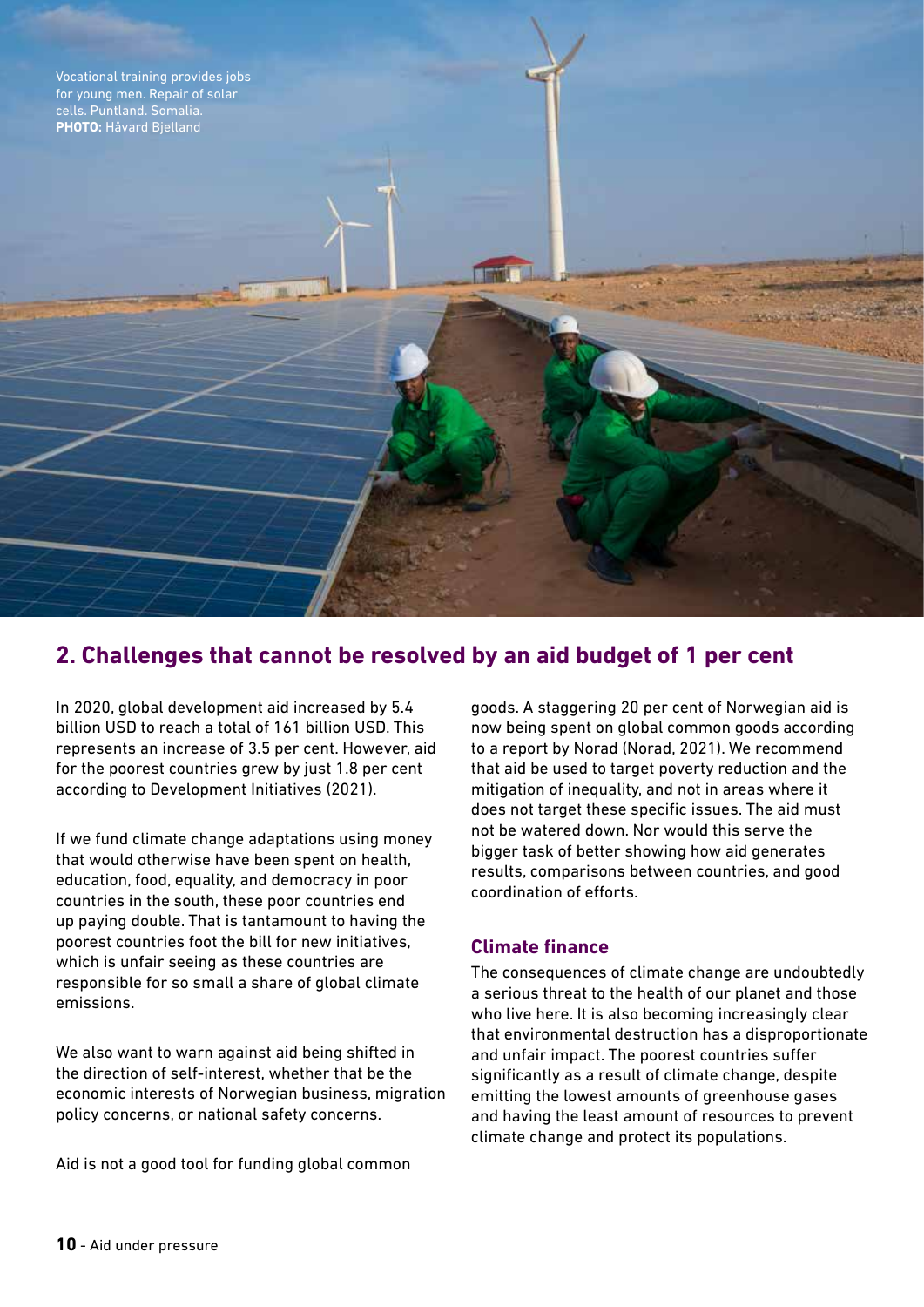Estimates also show that the poorest countries are expected to experience a drop in GDP of 33 per cent towards the end of the current century as a result of climate change, even if we manage to stop the global temperature increase at 1.5 degrees Celsius (Christian Aid, 2021). Moreover, poor countries are now having to manage the economic aftermath of the COVID-19 crisis and rebuild their economies in a sustainable way. It is therefore essential that rich countries continue to prioritise the combating of poverty, in order to meet its global climate finance obligations.

#### If rich countries fund their international climate

efforts using funds from the aid budget, we are in effect making the world's poor pay the price of climate change. This is a worrying trend that looks sent to worsen if we look at the 2022 Norwegian national budget. The Støre government cut the aid budget by NOK 750 million to fund an injection of capital into

the new Climate investment fund authorised by the Solberg government in addition to the 1 percent.

This means that the entire Climate investment fund is being paid for out of the aid budget. The consequences of this decision are cuts in other areas of the aid budget. Ever since the early 1990s, poor countries have been asking for the climate finance of rich countries to be additional, i.e., that is should be given in addition to traditional aid. The reason for this is that, as a rule, it is the rich countries who are responsible for the added burden currently experienced by developing countries in the form of climate change.

The government has promised to double its annual climate finance, from NOK 7 billion in 2020 to NOK 14 billion by 2026. This "includes public funds from the aid budget for climate and investment, the mobilisation of private capital through Norfund, and the new Climate investment fund". Based on the government's indications so far, there is reason to believe that the government will fund this increase using the aid budget. This is unsustainable for two reasons. 1: Even larger allocations will be needed. 2: We cannot de-prioritise combating poverty in order

**...unless countries bring in new funds and new initiatives, it will be the world's poorest, or the planet, or both, who end up the losers.** 

to meet our climate obligations. If we do so, we will never meet the SDGs. The much-needed increase in climate finance in years to come must be in addition to the money currently being spent on important development initiatives through the aid budget.

The need for climate finance is significant and rapidly increasing. According to United Nations Conference on Trade and Development (UNCTAD, 2021), today's need for climate adaptation in developing countries will increase from USD 70 billion annually in 2020 to USD 300 billion by 2030, and USD 500 billion by 2050. So far, rich countries have been unable to keep their promise to dedicate USD 100 billion annually to

> climate finance in poor countries as of 2020. According to the OECD (2021), the latest figures available show that they only managed just less than USD 80 billion. Moreover, 71 per cent of this money was made up of various forms of loans.

The Paris Agreement obligates

all countries to contribute to the resolution of the climate crisis based on historical responsibility and economic ability. Norway scores highly for both of these criteria. A report entitled "Norway's Fair Share of meeting the Paris Agreement", written by the Stockholm Environment Institute (2018) and commissioned by Norwegian Church Aid estimates that Norway needs to contribute approximately NOK 65 billion annually until 2030 to meet its obligations under the Paris Agreement. This is one and a half times the size of the aid budget.

The levels of funds dedicated to aid globally is not increasing but stagnant at an average of 0.3 per cent of GDP for the OECD member states. According to researchers at the Centre for Global Development (Richie and Kenny, 2021), this means that, in real money, aid is increasing by 2 per cent per year. They argue that, unless countries bring in new funds and new initiatives, it will be the world's poorest, or the planet, or both, who end up the losers.

For this reason, we believe that climate finance needs to be new and additional, and that the expected increase in climate finance needs to be in addition to the current aid budget. We are calling for a climate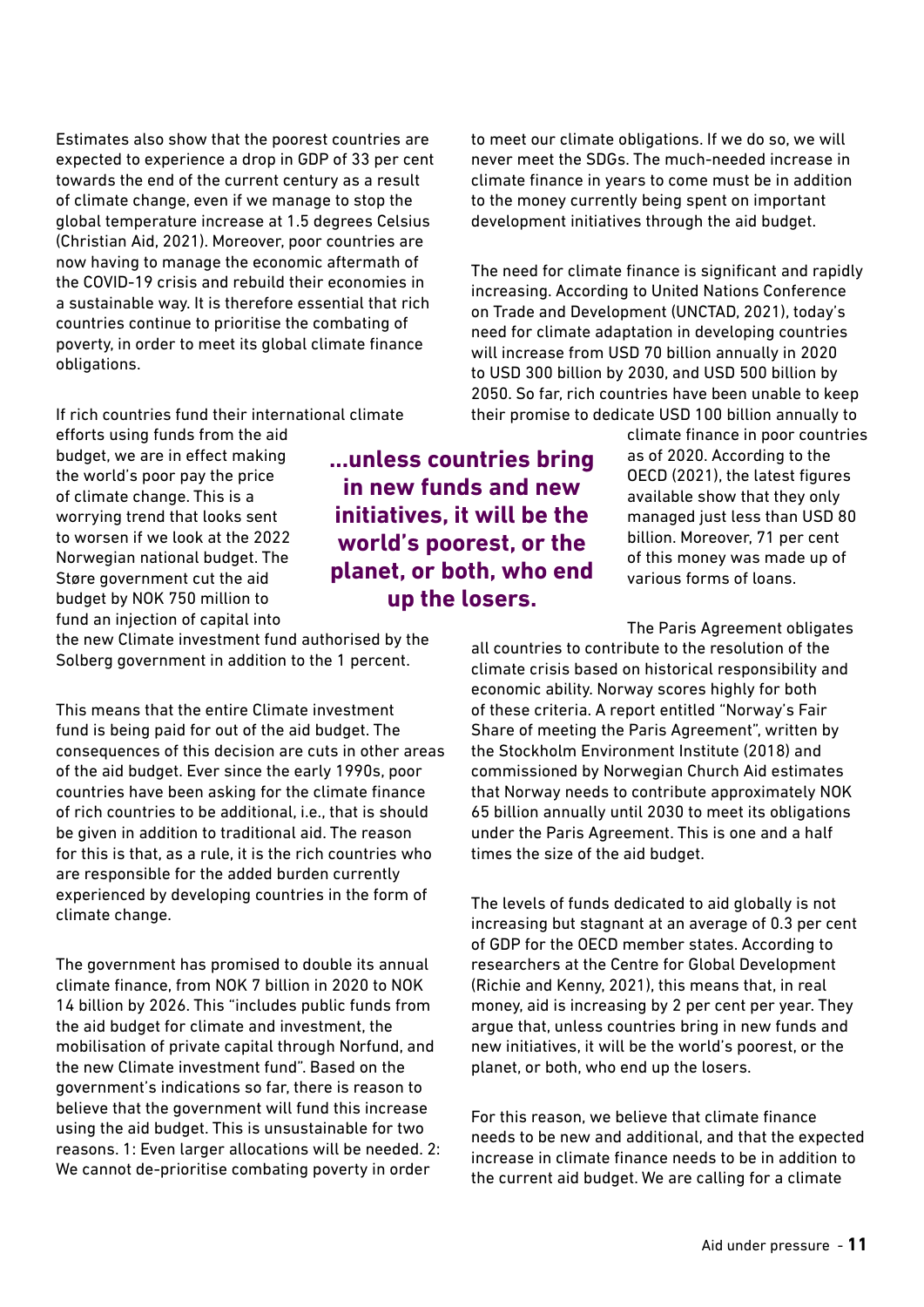

finance plan that establishes a realistic framework for what should be covered by aid funds. Other budgets and instruments need to be considered, for example funding the Climate investment fund using the Norwegian Government Pension Fund Global (Statens Pensjonsfond Utland, or SPU) and thus make it a more powerful force driving the green shift.

#### **Global health security and preparedness**

Norway is a major contributor to global health. According to the 2020 Norad annual report, Norway contributed around NOK 4.8 billion in this field in that year. That is just over 12 per cent of the aid budget, making global health the single largest area within Norwegian aid. This was also the case before the pandemic. At just under NOK 3.9 billion, global health was the biggest sector in 2019, and NOK 3.2 billion was allocated to global health in 2018.

Global health is one example of a field where grey areas arise between what constitutes development aid and what constitutes ensuring our own health preparedness. It is important to determine how aid funds were used in connection with the development

and procurement of vaccines. Could the use of aid funds for this purpose have resulted in rich countries jumping ahead in the vaccine queue? Should this have been aid from the outset, or did we fund part of our own need using aid money destined for poor countries?

The COVID-19 pandemic required major investment into the development and distribution of vaccines to the entire world. The pandemic triggered a global response when it came to developing vaccines, testing and medication, and strengthening national health systems. A global effort was required in order to stop the virus spreading and mutating. Vaccines were able to prevent death and suffering, particularly among vulnerable groups in society, and could stop the virus spreading and mutating into more dangerous variants. At his press conferences, the Secretary General of the World Health Organisation kept repeating "No-one is safe until we are all safe".

Significant aid funds were used to research and develop vaccines. The Coalition for Epidemic Preparedness and Innovation (hereinafter CEPI) was set up in the aftermath of the Ebola crisis and played an important role in the development of vaccines. CEPI invested in a range of vaccine candidates using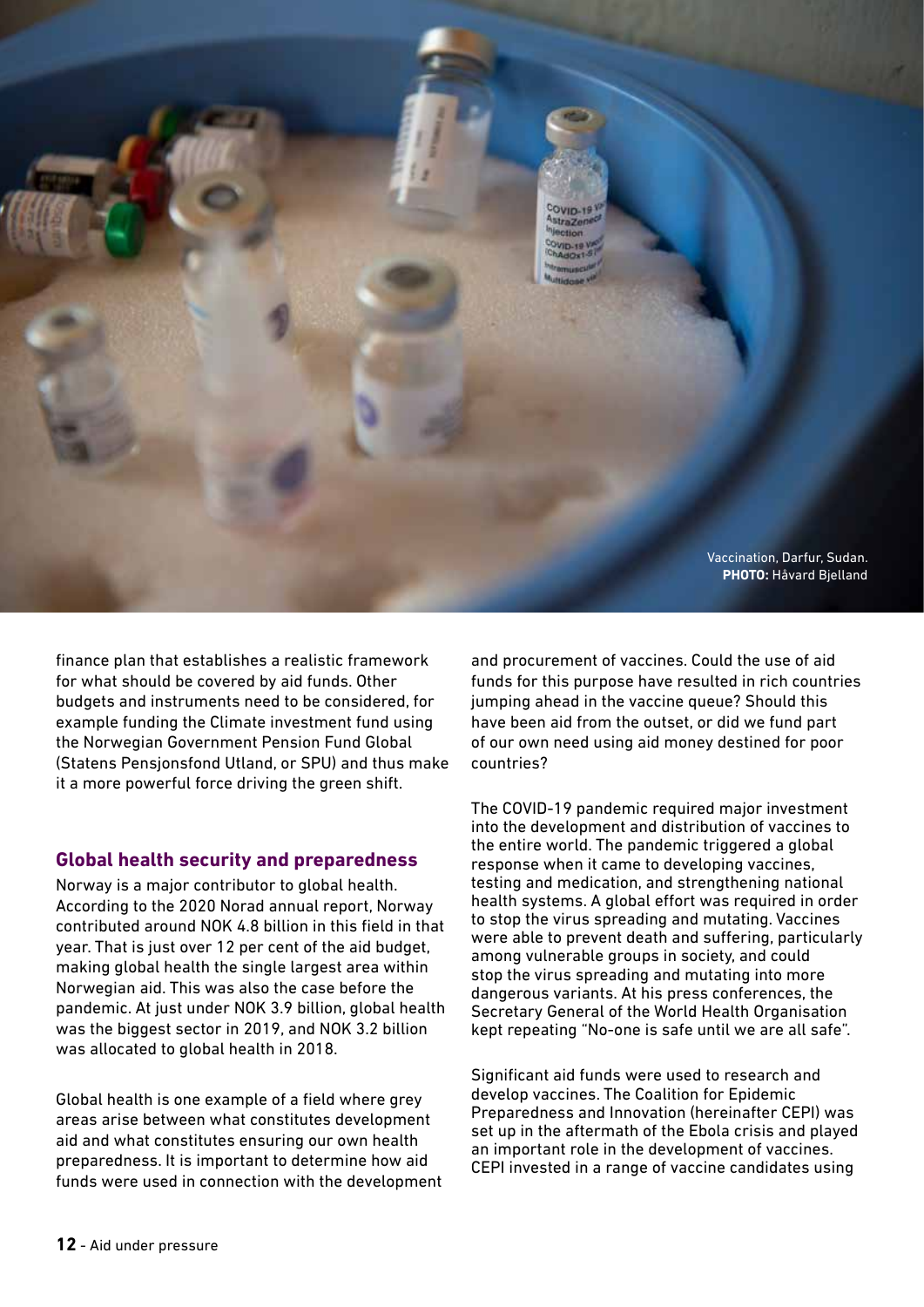funding from institutional and private donors. Oxford/ AstraZeneca, Moderna, and Novavax are some of the vaccines that entered production and distribution after receiving development funding from CEPI. About a year after the outbreak in China, the Oxford/ Astra Zeneca candidate was in production, and the UK was able to give the very first dose in December 2020. A few months later, Moderna was approved and entered production. Novavax entered production and distribution in autumn 2021.

Norway is a major contributor to CEPI, and in 2020 the country gave NOK 236 million towards the development of a vaccine against COVID-19. In addition, CEPI was also granted NOK 2 billion for the period 2021–2030. Assessments of decisions also reveal risk associated with allocations from the aid budget via Norad. Norad's own experts wrote that the allocation, or parts thereof, might not qualify as aid due to the fact that the development of the vaccines could fail, or because poor countries do not get access to vaccines. (Norad, 2020: p. 20). The OECD's DAC approved CEPI's response to COVID-19 as aid, and Norway was thus able to record 53 per cent of the grant to CEPI for the development of COVID-19 vaccines as aid.

This risk, identified by Norad's own experts, became reality. The poorest countries were not given equal access to the vaccines developed. The COVAX facility, which aimed to ensure joint procurement and a fair distribution of vaccines to poor countries, received less advantageous access to vaccines as rich countries entered into bilateral agreements with the vaccine manufacturers. The developed countries secured their own deliveries first, pushing the common mechanism that poor countries had invested in, namely COVAX, to the back of the queue. When looking at the actual distribution of vaccines, this becomes apparent. At the time of writing, just 13 per cent of people in poor countries have received one vaccine dose, while the global average is 63 per cent. In rich countries, this figure rises to 75 per cent. In many of the poorest countries, the vaccine roll-out has barely started.

This means that although poor countries are able to benefit from the development of a vaccine against COVID-19 in principle, they are not the ones who benefit most. It is the wealthy countries that have benefited the most and when access to vaccines was scare, they made sure to secure vaccines for their own populations first.

In February 2022, COVAX announced that it had

distributed 1.1 billion doses, 500 million of which were channelled to COVAX in the form of donations from various countries. Many countries wanted these doses to be recorded as aid, seeing as they were destined for developing countries. Civil society organisations have protested against this.

Civil society organisations protested against donated doses being recorded as aid. The reason was that countries stockpiled doses far beyond their own needs, thus accruing a surplus of doses while poor countries, and the COVAX facility, were unable to access doses. This creates a negative incentive where countries would rather stockpile for themselves and then donate to poor countries once a surplus has been confirmed. This also resulted in COVAX' logistics becoming far more complex. The fact that the donated doses were sometimes close to expiry, and that countries in the global south wanted to decide for themselves which doses they wanted to receive, represented challenges. The fact that some of the doses donated were no longer part of the national vaccination programmes of rich countries was especially controversial. This contributed to vaccine scepticism and damaged the trust in the global health response. At the time of writing, the DAC has not yet been able to reach a conclusion. The proposal currently on the table is that countries may record each donated dose as 6.72 aid dollars (US); the average price of a vaccine dose.

These are not vaccines purchased by rich countries for the benefit of poor countries, but the result of stockpiling. Rich countries purchasing more doses than they needed directly resulted in a scarcity of vaccine doses in poor countries. This created a negative incentive for stockpiling which pushed the common COVAX mechanism to the back of the queue.

Lessons learned from this pandemic should be used in future pandemic contingency planning. Aid budgets should not be used to fund the development of vaccines unless pour countries' access to those vaccines can be guaranteed. Recording surplus doses from own stockpiling as doses donated as aid is not the right way to go. Norway may still choose to keep donated doses outside of the aid budget.

#### **Business aid**

Creating decent jobs and contributing to sustainable growth are essential in order to be able to create lasting growth and prosperity, in any country. Sustainable growth and development requires good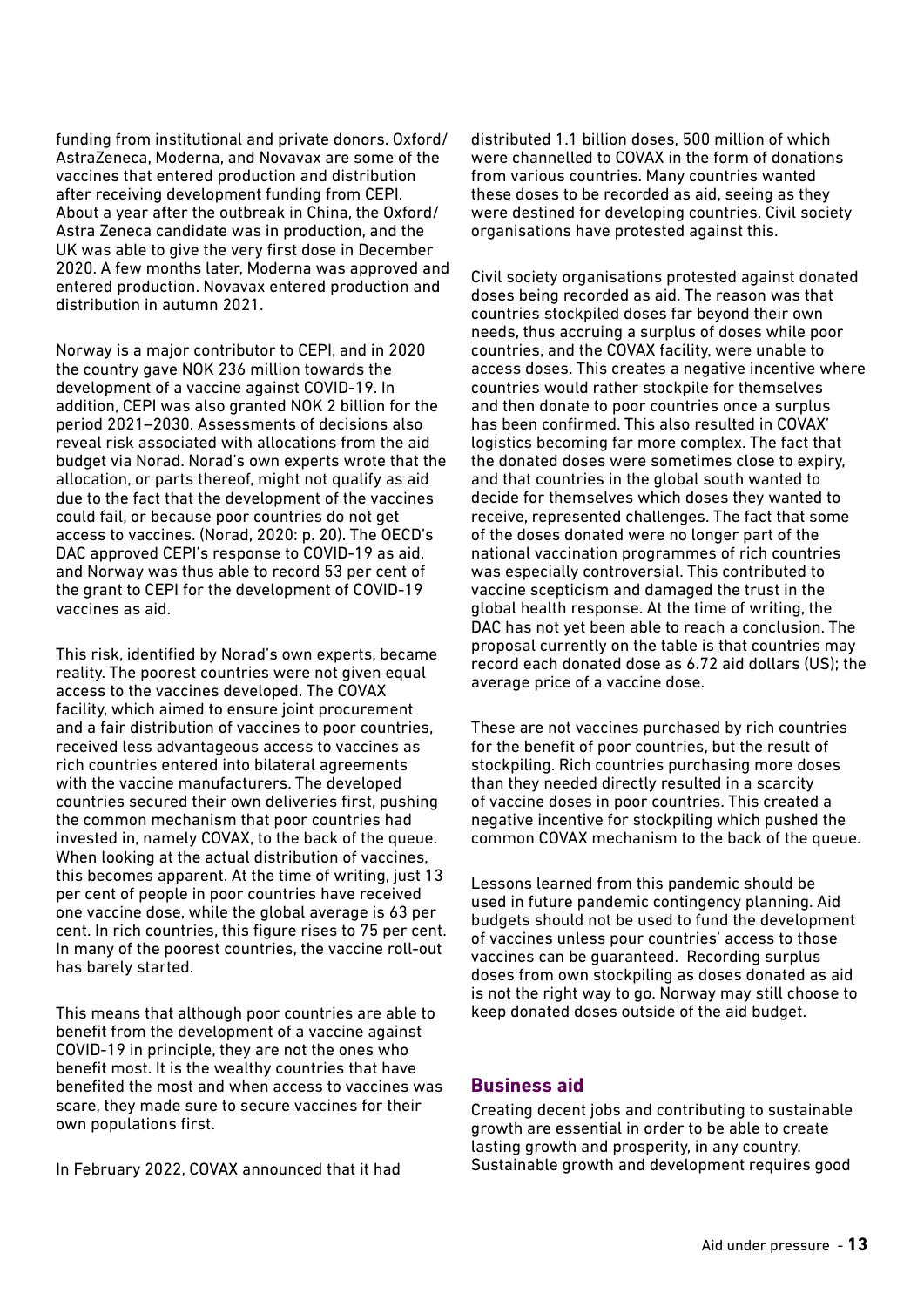interaction between the private sector, the state, and civil society. The weighting of the private sector in development work must be based on this interaction. Business development is best able to help combat poverty when the initiative is well integrated into the general development work in the country in question, and when combined with clear requirements that any business development should have a so-called additional development effect.

Norway has increased the share of aid dedicated to collaborations with private sector development in recent years. The majority of the funds have been channelled through Norfund, which invests

in companies in poor countries. Norad processes two schemes for business development: one support scheme for companies wishing to establish themselves in difficult markets, and one aimed at removing supply chain bottlenecks in developing countries.

It is a fact that the world's combined aid budgets, which totalled USD 161.2 billion a year in 2020, will not be enough to cover the funding gap and achieve the SDGs. (OECD 2021). UNCTAD has estimated the funding need at USD 2.5 trillion. (UNCTAD 2014). The UN and many countries have pointed out that this gap can only be covered through a formidable mobilisation of private capital. According to Norad (2022),

one aid dollar is capable of mobilising 2.74 private dollars. Such financing is often referred to as a blending of aid aimed at triggering private capital. Unfortunately, there is little empirical evidence to suggest that any substantial amounts of funding have been mobilised so far. There are also a range of risks and challenges associated with focusing exclusively on the private sector.

Poverty orientation is one of the main challenges. According to Eurodad (2021), the majority of private sector aid is destined for medium-income countries (59 per cent for medium-income countries and 3 per cent for low-income countries in 2019). It can be difficult to assess the development effect of such aid. It is important that any Norwegian business development initiatives funded through the aid budget aims to ensure development among the poorest, most vulnerable people. For example, there is an enormous need to improve poor people's access to electricity. We are seeing that, unless it is prioritised, in many

**The war in Ukraine means that, once again, OECD countries are faced with an influx of refugees. This will put pressure on aid and other important measures against inequality and poverty might see their budgets cut as a result.** 

countries this simply does not happen. Poor people, in cities and in the countryside, will not necessarily gain access to power just because a larger power station is built. Decentralised and affordable solutions require targeted and tailored efforts. Norway needs to prevent the potentially negative knock-on effects of major energy projects through responsible investments and by imposing requirements on developers and governments/local authorities. In Zambia, for example, there are communities that, despite living right next to the newly extended national power grid, remain dependent on its own offgrid system as the authorities have failed to prioritise the connection of poor country villages.

> Another challenge lies in the fact that Norwegian aid for Norwegian business can have negative consequences for local business communities in poor, developing countries. Norwegian stakeholders can push local stakeholders out, which in turn can have a hugely negative impact on local business development, both in the short and in the long term. It is essential to ensure that Norwegian business development initiatives funded through the Norwegian aid budget do not contribute to supporting Norwegian businesses at expense of local business in poor countries. There are support schemes for Norwegian business outside of the aid budget. Norwegian and international stakeholders can play

an important role by bringing in expertise, technology, and investment capital, and should, as far as is possible, collaborate with locally based businesses to ensure a transfer of expertise, local ownership, and value creation.

Furthermore, a single-minded focus on catalytic effect risks pushing important aid to the side. There are far too many challenges for the private sector to solve. The most important framework conditions for business are set by the state through education, health, welfare schemes, anti-corruption work, financial openness, safety, and a reliable rule of law.

Norwegian Church Aid believes that any private sector investment must be based on two principles: Norwegian aid must be independent, with clear distinction between aid instruments and business promotion. Any support for the private sector using aid funds must be established to achieve the aim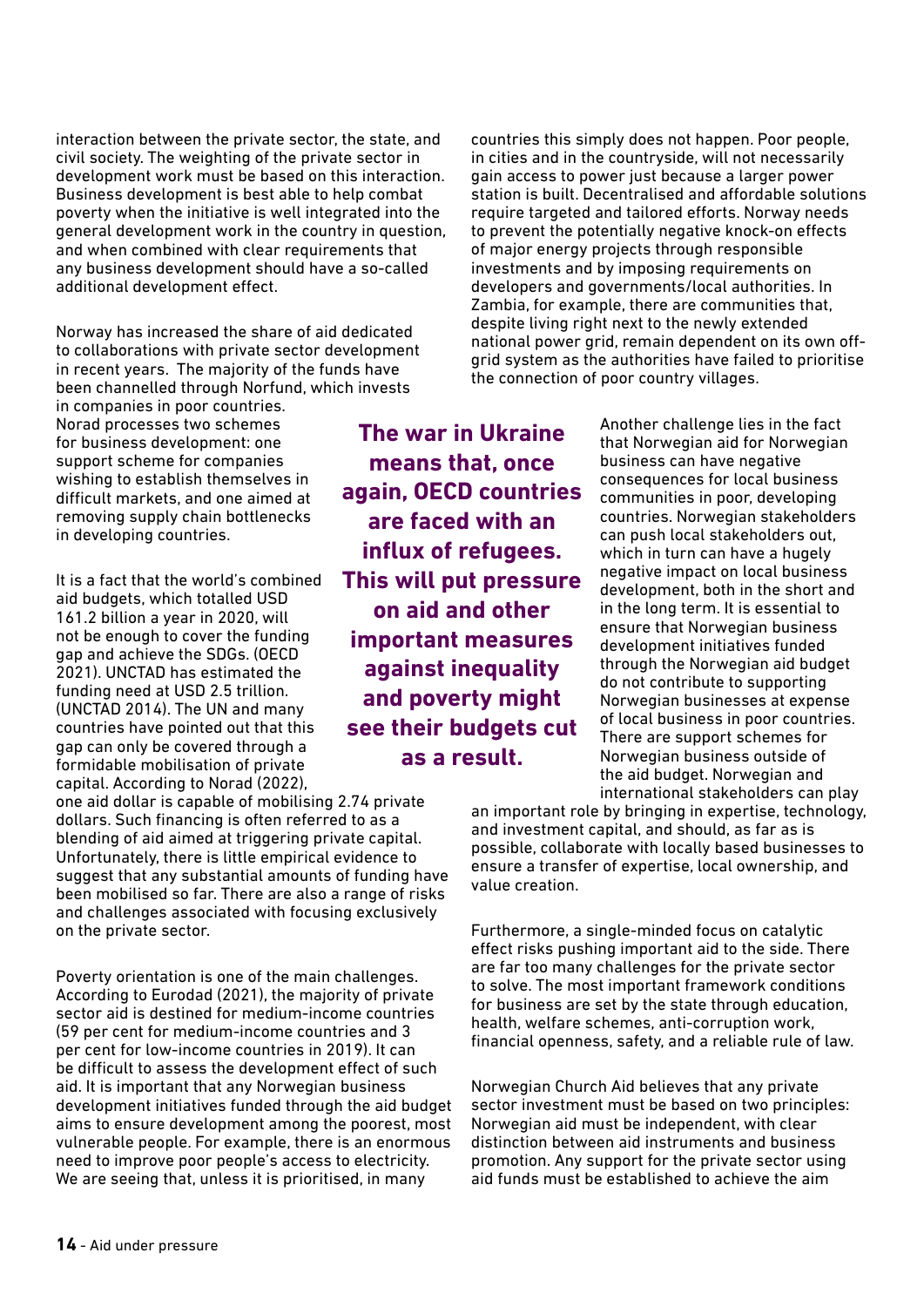of reducing poverty, creating development, and promoting human rights. The development effect of any such measures must be measured.

#### **Refugees, asylum, and migration**

War and conflicts, oppression, and poor living conditions are just some of the reasons why millions of people leave their homes in search of safety and a better life. Under international law, refugees who cross borders due to war, conflicts, or political persecution are entitled to protection on humanitarian grounds or, if they are being persecuted due to their political convictions, to political asylum. Migrants, a term which includes people who leave their home due to climate change, should be granted the same protection under human rights legislation as everyone else. Migrants are protected under international law same as other vulnerable groups, but the implementation of these rights depends on the country to which they migrate. In 2020, there were more than 80 million refugees across the worlds, with Syrians fleeing the war in their country representing the largest group. The countries that received the most refugees in 2020 were Turkey, Colombia, Pakistan, Uganda, and Germany.

Costs associated with accommodating refugees and state expenses relating to migration can be covered by the aid budget, but only if they meet the DAC's definitions. Costs can be covered up to 12 months after a person's arrival and can include temporary support for food, housing, and education, but not integration costs. The DAC emphasises that a country should apply a conservative interpretation of what counts as aid.

In the years prior to the major Syrian refugee crisis in 2015, around 5 per cent of the Norwegian aid budget was spent on helping refugees recently arrived in Norway. In 2015, the number of people who applied for asylum or residency on humanitarian grounds tripled to reach 31,145 people. Consequently, Norway charged NOK 2.1 billion to the aid budget for associated costs, corresponding to 10.8 of the entire budget. The nominal increase in the aid budget between 2014 and 2015 was NOK 500 million and only enough to cover some of these costs. It became necessary to make cuts to other parts of the aid budget, including parts of the funding aimed at civil society collaboration. This resulted in Norway becoming the number one recipient of Norwegian aid in 2015, after Afghanistan which received NOK 758 million. At 1.4 per cent, Sweden was the number one aid donor in 2015 in relation to GDP. No less than 33.8 per cent of this money was spent on refugee costs in

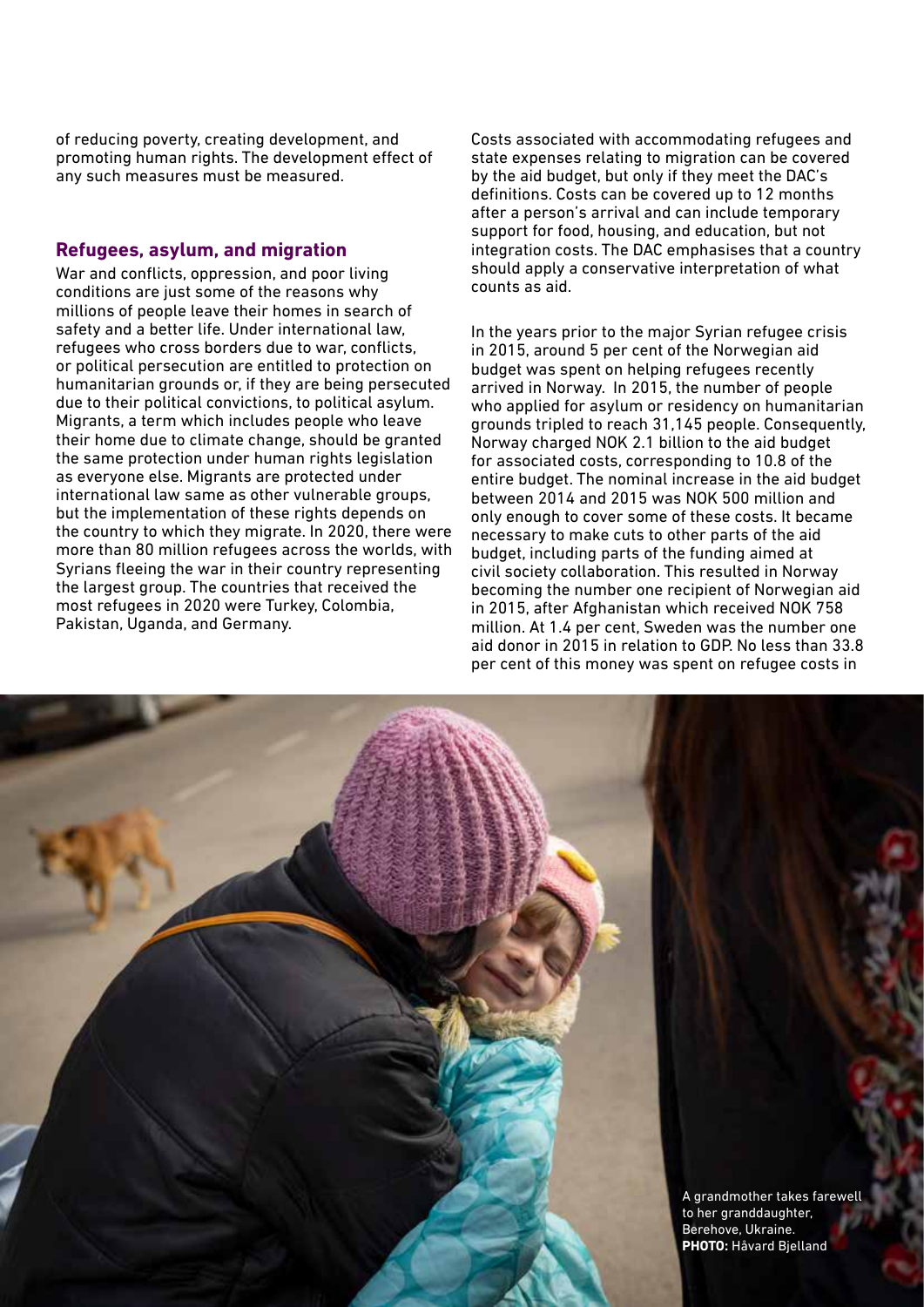

Sweden. In other words, Sweden became the biggest recipient of its own aid. The Netherlands followed the same line.

In 2016, this figure was exceeded again. Around 11 per cent of all ODA was spent on costs associated with helping newly arrived refugees in the same OECD countries. Norway spent a total of NOK 6.7 billion, equivalent to 18.4 per cent of the 2016 aid budget, on domestic refugee costs. The nominal aid budget increase was not enough to cover this, and cuts were made to, among other things, initiatives aimed at strengthening civil society, energy, and environment.

Some countries however, such as Luxembourg, Australia, and South Korea, chose not to charge refugee costs to their aid budgets. but to separate budgets. A few countries opted for a different model, recording refugee costs as ODA but adding them on top of the planned aid allocation. Spain, Germany, Italy, and France all chose this solution, which allowed them to avoid cuts to existing programmes.

The war in Ukraine means that, once again, OECD countries are faced with an influx of refugees.

This will put pressure on aid and other important measures against inequality and poverty might see their budgets cut as a result. During a questionand-answer session in the Norwegian parliament on 9 March, Anne Beate Tvinnereim, Minister of International Development, stated that, with the exception of 250 million, the NOK 1 billion pledged to Ukraine should be funded through the regular aid budget.

## **3. Conclusion**

Following decades of development work progress, the climate crisis, conflicts, and the pandemic have resulted in increased poverty, inequality, and humanitarian needs. The number of people living in poverty is growing and it is estimated that, in 2021, the number of people who needed emergency aid increased by 40 per cent compared to before the coronavirus pandemic. We are currently, in 2022, experiencing the worst refugee crisis in Europe since the Second World War. In its most recent report, the UN's Intergovernmental Panel on Climate Change (IPCC) writes that nearly 3.5 billion people are currently living in areas that are extremely vulnerable to climate change. At the same time, civil society's scope for action is shrinking in more and more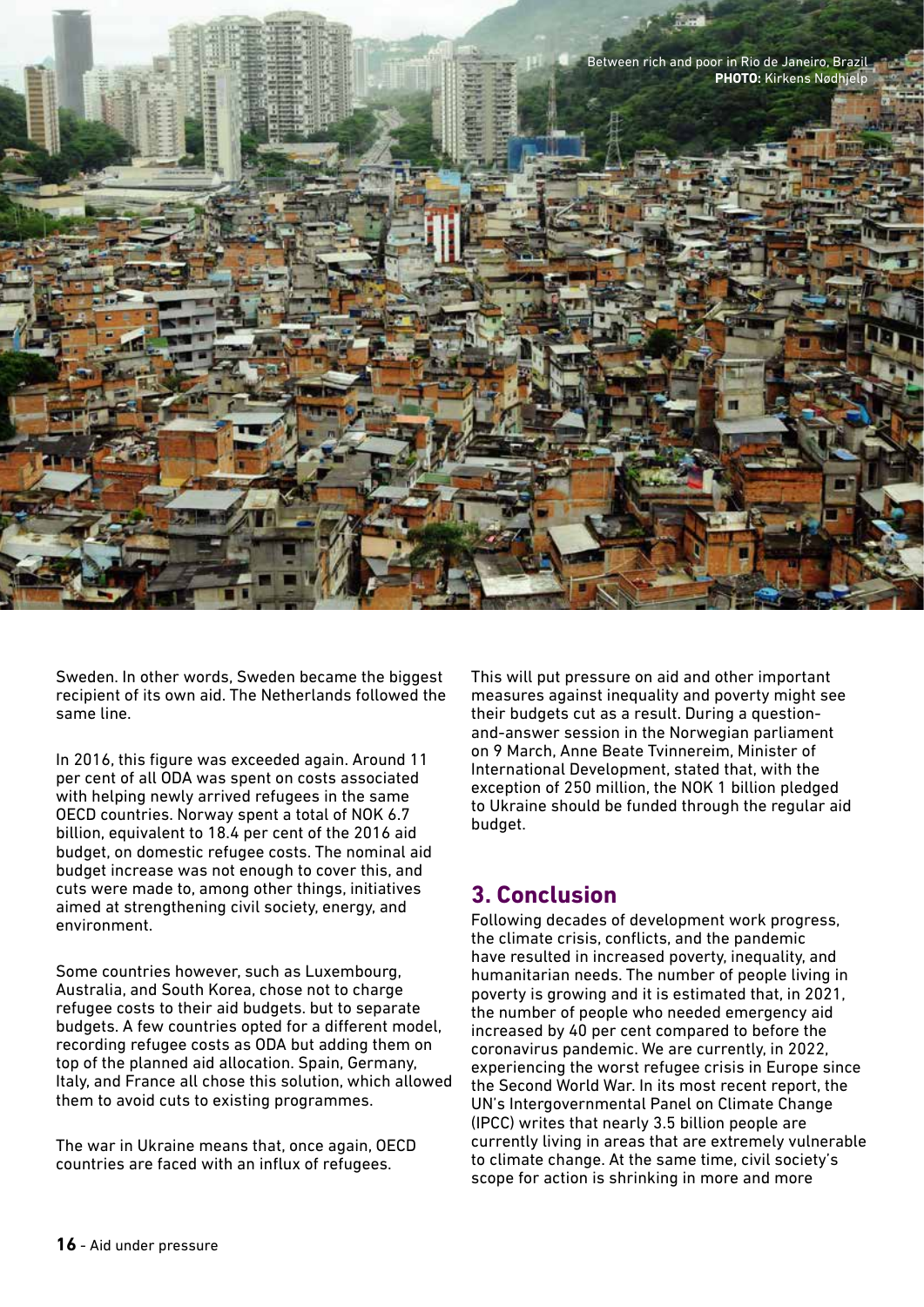countries. In less than nine years the Paris Agreement and the UN's SDGs are to have been achieved, and Norway plays an important role when it comes to resources, coordination, and targeted efforts.

With this report, Norwegian Church Aid has put the spotlight on the enormous pressure that the aid budget is currently under in order to finance Norway's obligations in several areas that demand action, and the fact that this could result in significant changes to both the content and the level of ambition of our aid policy. This is happening while the aid policy's cornerstone, which is the cross-political commitment to dedicating one per cent of GDP to publicly approved development aid, is being eroded. Using aid funds alone to try to resolve problems caused by rich countries is also deeply unethical. Doing so could leave the country vulnerable if Norway was to step away from its role as an important global humanitarian stakeholder at a later date.

We especially recommend a debate on climate finance, the need for which will increase dramatically in the coming years and where it is already clear that the aid budget will not be capable of resolving the challenges that we currently face.

The more areas that the aid is used to target, the more unfair the policy becomes. We cannot pass the bill for our own actions onto the very poorest. Norwegian Church Aid asks that the aid be protected from erosion, that the combating of poverty be prioritised, and that other, new funding mechanisms be used for global common goods.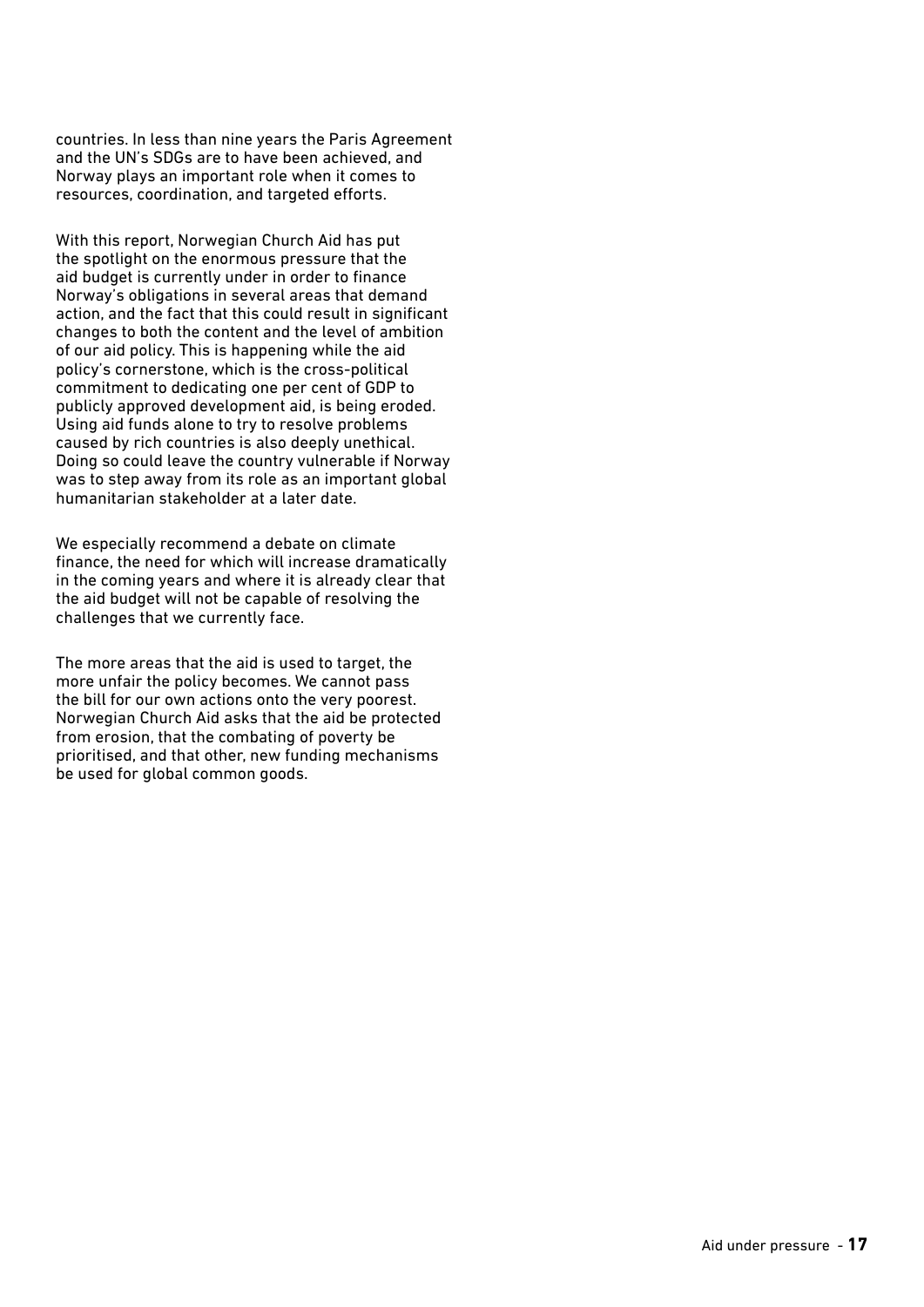## **Sources**

Christian Aid (2021) "Lost and Damaged: A study of the economic impact of climate change on vulnerable countries". https://reliefweb. int/sites/reliefweb.int/files/resources/Lost\_and\_Damaged\_-\_A\_study\_of\_the\_economic\_impact\_of\_climate\_change\_on\_vulnerable countries.pdf

Eurodad (2021) "Time for action: How private sector instruments are undermining aid budgets". https://www.eurodad.org/time\_for\_ action

Knoll, A., Sheriff, A., (2017) "Making Waves: Implications of the irregular migration and refugee situation on official development assistance spending and practices in Europe". Report 1/2017. EBA. https://ecdpm.org/wp-content/uploads/ECDPM-EBA-Making-Waves-Migration-Refugee-ODA-Europe-2017.pdf

Norad (2016) Norwegian Development Aid in 2015. Norad's websites last updated 13 April 2016. https://www.norad.no/en/front/aboutnorad/news/2016/norwegian-development-aid-in-2015/

Norad (2021) "Development Cooperation and Global Investments: What's next for Development Cooperation? Norad report.

Norad (2022) "Hvordan kan bistanden mobilisere private investeringer til utviklingsland for å nå bærekraftsmålene" [How can aid mobilise private investment in developing countries in order to meet the SDGs?]. Norad report. https://www.norad.no/en/ toolspublications/publications/2022/hvordan-kan-bistanden-mobilisere-private-investeringer-til-utviklingsland-for-a-nabarekraftsmalene/

Norfund (2022), Norfund and CDC Group join forces to back renewable power development in South Africa. https://www.norfund.no/ norfund-and-cdc-group-join-forces-to-back-renewable-power-development-in-south-africa/

Overseas Development Institute (2021) ODA in 2020. What does preliminary data tell us? Factsheet. https://devinit.org/ documents/966/ODA\_in\_2020\_What\_does\_OECD\_DAC\_preliminary\_data\_tell\_us.pdf

OECD (2021) "Climate Finance Provided and Mobilised by Developed Countries: Aggregate Trends Updated with 2019 Data, Climate Finance and the USD 100 Billion Goal". OECD Publishing. Paris. https://doi.org/10.1787/03590fb7-en.

OECD 2021, COVID-19 spending helped to lift foreign aid to an all-time high in 2020. Detailed Note. https://www.oecd.org/dac/ financing-sustainable-development/development-finance-data/ODA-2020-detailed-summary.pdf

OECD (2021) "Frequently asked questions on the ODA eligibility of Covid-19 related activities. . Updated, August 2021. Available on the OECD's websites. https://www.oecd.org/dag/financing-dudstainable-development/

Ritchie, E. and Kenny C. (2021) "If We're Going to Fund Climate Mitigation from ODA, We Need to Double It". Overseas Development Institute. March 18, 2021.https://www.cgdev.org/blog/if-were-going-fund-climate-mitigation-oda-we-need-double-it

SSB (2021 "Holdning til bistand 2021" [Attitudes to aid].https://www.ssb.no/offentlig-sektor/artikler-org-publikasjoner/holdning-tilbistand-2021

Office of the Norwegian Prime Minister, 14 February 2020, "Norway supports effort to combat Coronavirus outbreak". Press release. https://www.regjeringen.no/en/historical-archive/solbergs-government/Ministries/smk/Press-releases/2020/norway-supportsefforts-to-combat-coronavirus-covid-19-outbreak/id2690617/

Stockholm Environment Institute (2018) "Norway's Fair Share of meeting the Paris Agreement". https://www.kirkensnodhjelp.no/ globalassets/lanserte-rapporter/2018/norways-fair-share-2018\_web.pdf

Tjønneland, E. (2020) "Responding to the Covid-19 Pandemic – Early Norwegian Development Aid Support". Background Study 1/20. Norad Evaluation Department. https://www.norad.no/contentassets/5e61aade25764aaeb8bbedad3375941c/background-study-1-20 responding-to-the-covid-19-pandemic.pdf

Tvinnereim, A. B (2021), written reply to parliament on 29 September 2021 in response to question from Dag-Inge Ulstein. Document nr. 15:112 (2921-2022). https://www.stortinget.no/no/Saker-og-publikasjoner/Sporsmal/Skriftlige-sporsmal-og-svar/Skriftligsporsmal/?qid=86270

Tvinnereim, A. B. (2021), "Vedrørende åpent brev til regjeringen om bistand" ("Response to the open letter to the Government on foreign aid"), letter ref. 20/3685, 7 December 2021.

UNCTAD (2014) World Investment Report. Investing in SDGs: An Action Plan. https://unctad.org/system/files/official-document/ wir2014\_en.pdf

UNCTAD (2021) Trade and Development Report 2021. https://unctad.org/system/files/official-document/tdr2021\_en.pdf

The Norwegian Ministry of Foreign Affairs, Response to the open letter to the Government on foreign aid, letter dated 7 December 2021.

Open letter to Prime Minister Jonas Gahr Støre, Finance Minister Trygve Slagsvold Vedum, Minister of International Development Anne Beate Tvinnereim, and Minister of Foreign Affairs Anniken Huitfelt (2021), "Ikke sendt regningen til verdens fattige" (Don't expect the world's poor to pay the bill), from a coalition of Norwegian civil society organisations. Dated 1 November 2021. https://www. kirkensnodhjelp.no/nyheter/aktuelt/ikke-send-regningen-til-verdens-fattige/